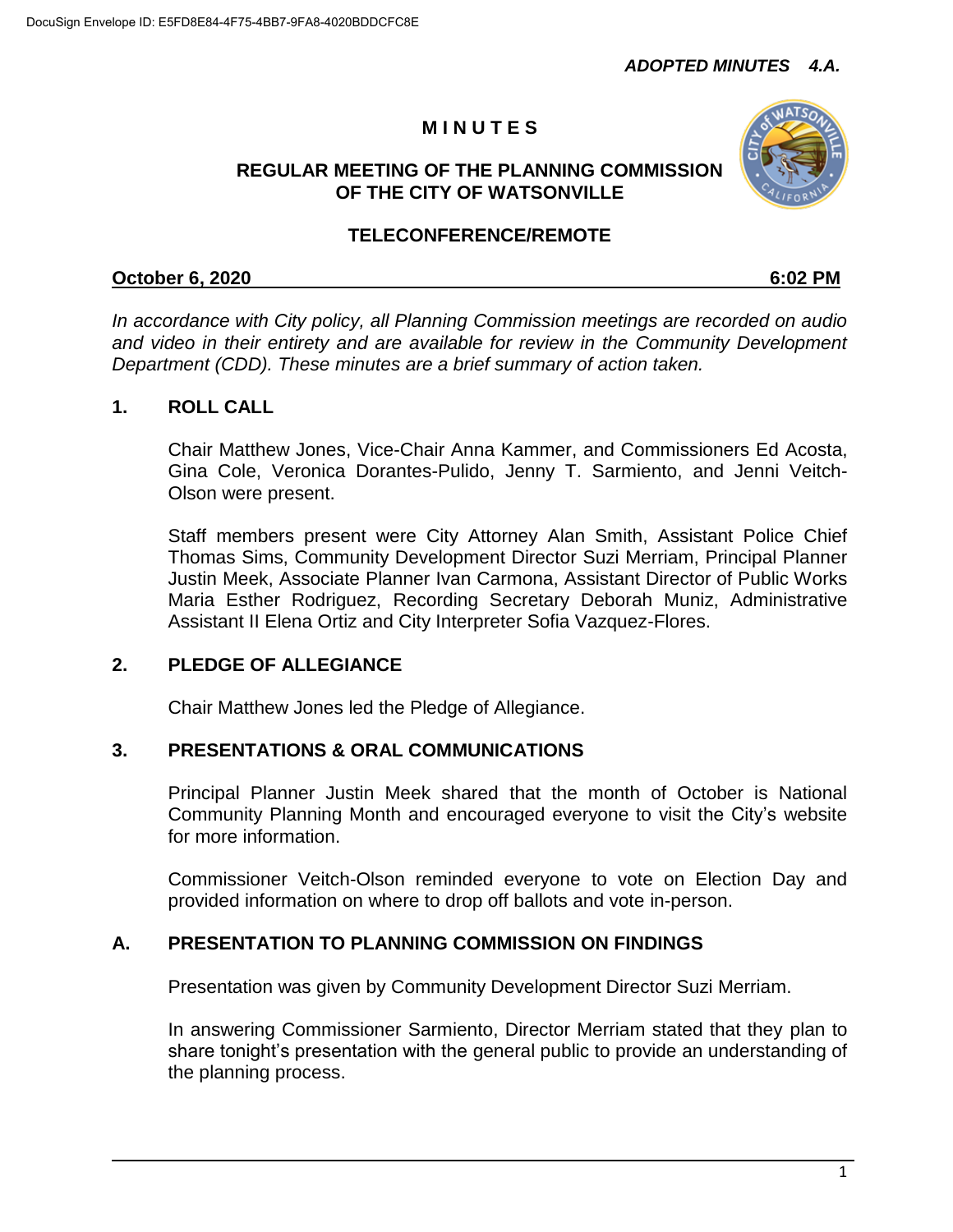## **4. PUBLIC HEARINGS**

**A. AN APPLICATION FOR A SPECIAL USE PERMIT WITH ENVIRONMENTAL REVIEW (PP2019-452) TO ALLOW CONVERSION OF A PORTION OF AN EXISTING TWO-STORY 75,398± SQUARE-FOOT VACANT COMMERCIAL BUILDING INTO A TWO-STORY 41,419 SQUARE-FOOT PUBLIC CHARTER SCHOOL FOR WATSONVILLE PREP SCHOOL LOCATED AT 407 MAIN STREET (APN 017-641-12), FILED BY KEVIN SVED WITH NAVIGATOR SCHOOLS, APPLICANT, ON BEHALF OF HANSEN FAMILY TRUST, PROPERTY OWNER**

# **1) Staff Report**

The staff report was given by Associate Planner Ivan Carmona.

### **2) Planning Commission Clarifying & Technical Questions**

Associate Planner Ivan Carmona and Assistant Director of Public Works Maria Esther Rodriguez, answered questions from Vice-Chair Kammer regarding the traffic impact analysis, and the use of bicycles on City sidewalks.

Assistant Director Rodriguez and Assistant Police Chief Sims answered questions from Commissioner Acosta clarifying the age of children allowed to ride bicycles on City sidewalks.

Director Merriam answered questions from Commissioner Cole pertaining to the revised alcohol ordinance, restrictions in the downtown core area, and the type of housing available at the Resetar Residential Hotel.

Commissioner Cole asked if Santa Cruz METRO was given notification of the project.

Associate Planner Carmona stated that they were not.

### **3) Applicant Presentation**

Kevin Sved, Navigator Schools Chief Executive Officer, and property owner, William Hansen, both gave an overview of the project.

### **4) Planning Commission Clarifying & Technical Questions**

Mr. Sved, Mr. Hansen, and Assistant Director Rodriguez, all answered questions from Commissioner Kammer in regards to notification about the project to Santa Cruz METRO, the school indoor play area and plan to meet the California Department of Education (CDE) Physical Education requirement, the Traffic Management Plan, and the Watsonville Prep Transportation Impact Analysis conducted by Kittelson & Associates, Inc.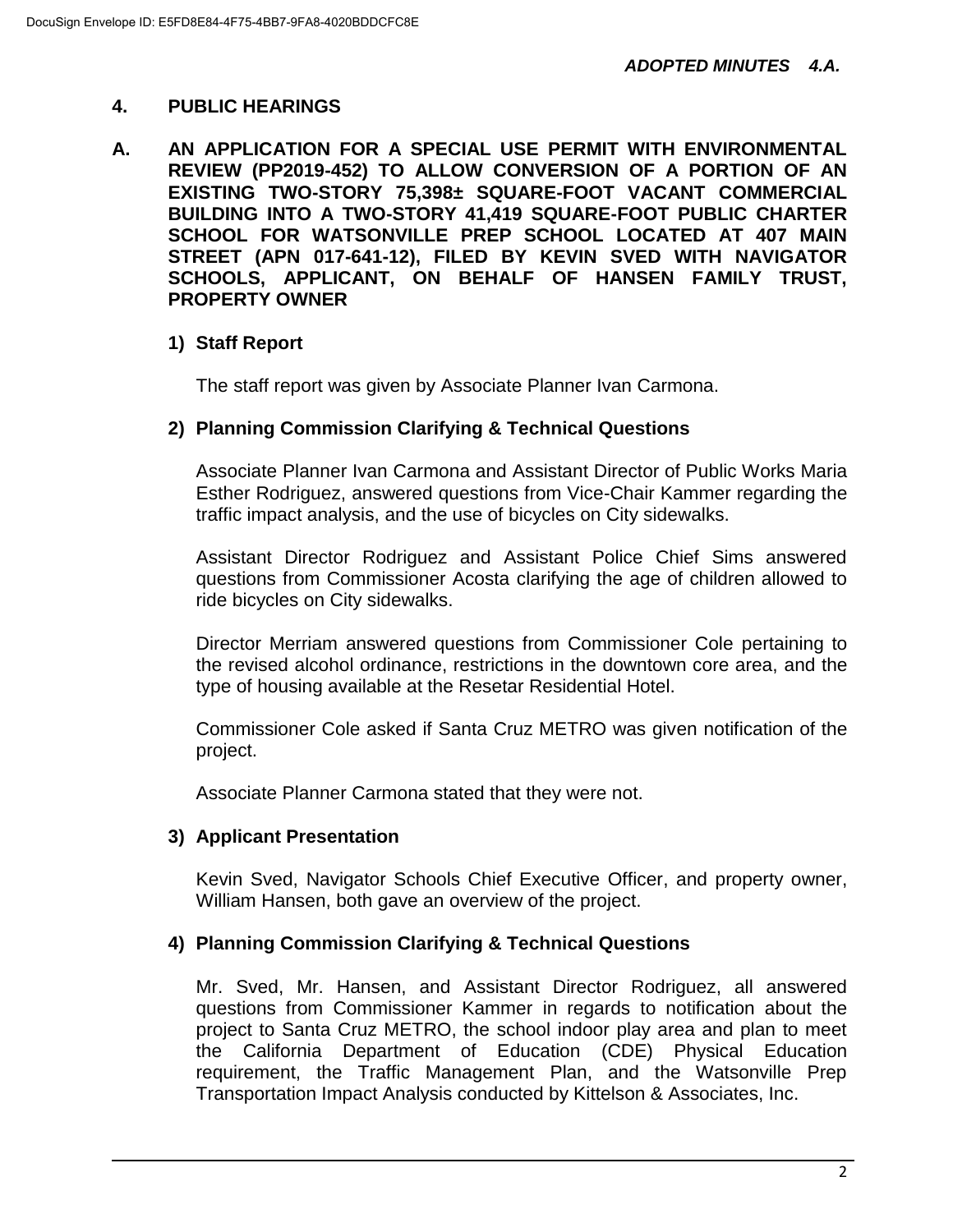#### *ADOPTED MINUTES 4.A.*

Mr. Sved, Assistant Director Rodriguez, and Assistant Police Chief Sims answered questions from Commissioner Veitch-Olson regarding the number of reported incidents on the Transportation Impact Analysis, school campus security plan, and measures they plan to implement to not exceed the school's maximum capacity of 565 students.

Commissioner Cole inquired about the timeline of the project.

Mr. Sved stated that they anticipate construction commencing in early December 2020, with a plan to open by August 2021.

Commissioner Cole asked if the students are currently attending school in person or doing distance learning.

Mr. Sved stated that they are currently doing distance learning, but just started hosting on-site for a few students at E.A. Hall Middle School.

In addressing Commissioner Cole's inquiry, Martin Hochroth, Artik Art & Architecture Principal, went over the school campus layout.

Mr. Sved, Assistant Director Rodriguez, and Mr. Hansen answered questions from Commissioner Cole regarding the early drop-off and pick-up time schedule, measures they plan to implement to limit the amount of traffic during pick-up times, the site's parking lot traffic pattern, and the percentage of students that get dropped off on campus by vehicle.

In answering Commissioner Acosta's inquiry about a future increase to the school's student capacity, Mr. Sved reiterated that they plan to cap the maximum at 565 students.

Mr. Hansen suggested to the Planning Commission that they include as part of the conditions of approval for the Special Use Permit, a maximum capacity of 600 students.

In answering Commissioner Acosta, Assistant Police Chief Sims clarified his earlier comments in regards to the policy on riding bicycles on sidewalks, as he misspoke by stating that children K through  $8<sup>th</sup>$  grade could ride bicycles on City sidewalks.

Commissioner Veitch-Olson asked what Mr. Hansen's plans are for the building's first floor, and if those will be affected by having a school on the second floor.

Mr. Hansen went over those plans.

In answering Commissioner Dorantes-Pulido, Mr. Sved mentioned that he hopes to work with Radcliff Elementary School to help mitigate the traffic congestion that may arise in the area due to school drop-off and pick-up times.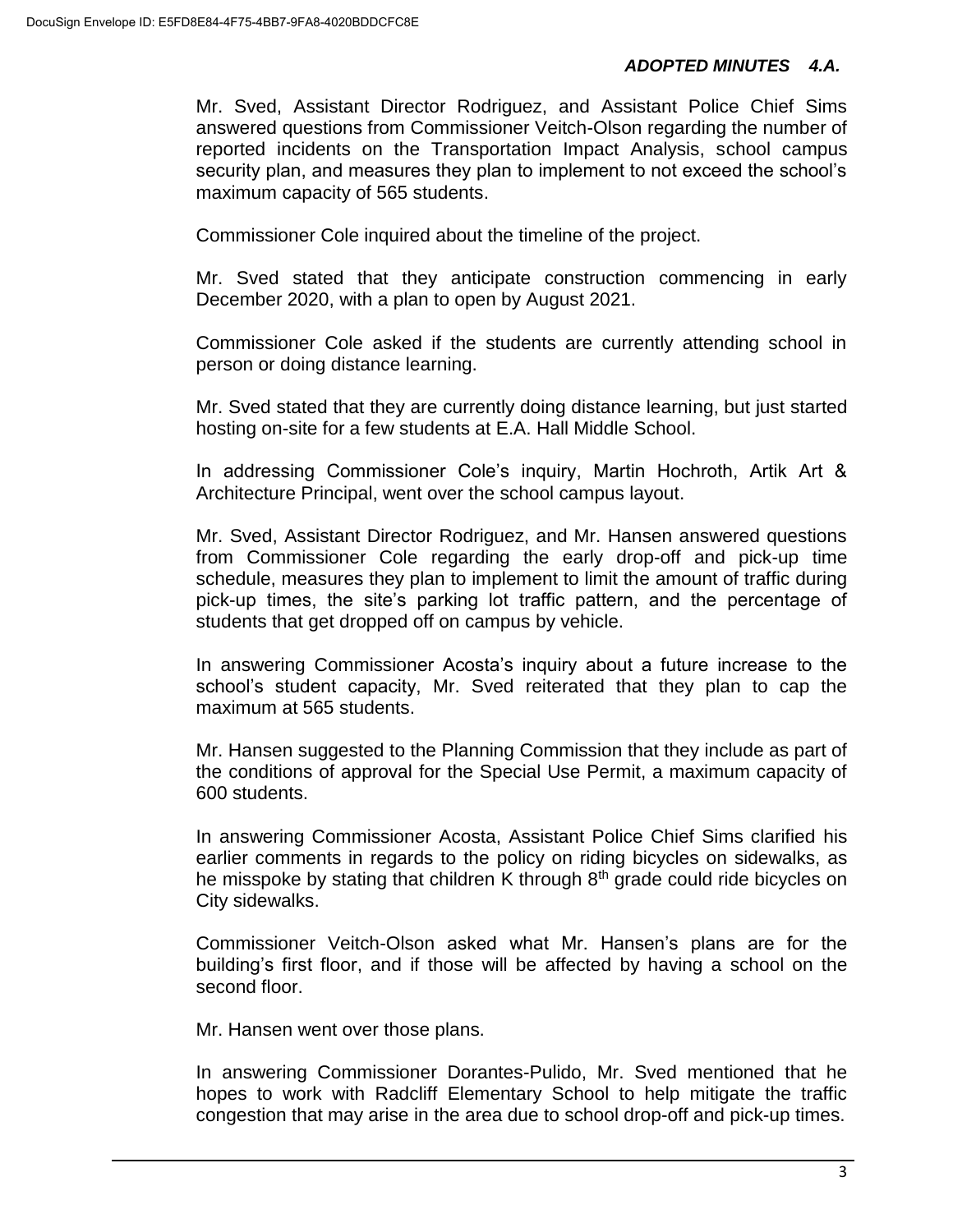#### *ADOPTED MINUTES 4.A.*

In response to Commissioner Cole's suggestion to notify Santa Cruz METRO about the project, Director Merriam confirmed that Santa Cruz METRO was indeed given notification about the proposed project because they are within 300 feet from the project.

#### **5) Public Hearing**

Chair Jones opened the public hearing.

Sharon Waller, Navigator Schools founder, spoke in support of the project and her reasons for doing so.

Brando Sencion, Slice Project owner, expressed concern about the amount of traffic generated in downtown, especially on Fridays.

Crystal Toriumi, Watsonville resident, spoke in support of the project and asked the Planning Commission to do the same.

William Hansen, property owner, spoke in support of the project and listed the various ways the City and community would benefit from having the school downtown.

Hearing no further comment, Chair Jones closed the public hearing.

#### **6) Appropriate Motion(s)**

In answering Commissioner Sarmiento's question regarding the alcohol ordinance, Director Merriam reiterated that the City Council recently approved the revised ordinance, which eliminates separation requirements for downtown business, including the school, and allows more alcohol related uses in downtown.

Commissioner Acosta expressed concern about the safety of the school children in the downtown area.

**FIRST MOTION (Failed):** It was moved by Commissioner Acosta, seconded by Commissioner Dorantes-Pulido, to deny the following resolution:

#### **RESOLUTION NO. 17-20 (PC):**

**RESOLUTION OF THE PLANNING COMMISSION OF THE CITY OF WATSONVILLE, CALIFORNIA, APPROVING A SPECIAL USE PERMIT WITH ENVIRONMENTAL REVIEW (PP2019-452) TO ALLOW CONVERSION OF A PORTION OF AN EXISTING TWO STORY 75,348± SQUARE FOOT COMMERCIAL BUILDING INTO A TWO-STORY 41,419± SQUARE FOOT PUBLIC CHARTER SCHOOL FOR WATSONVILLE PREP SCHOOL ON A 4.83± ACRE SITE LOCATED AT 407 MAIN STREET (APN 017-641-12)**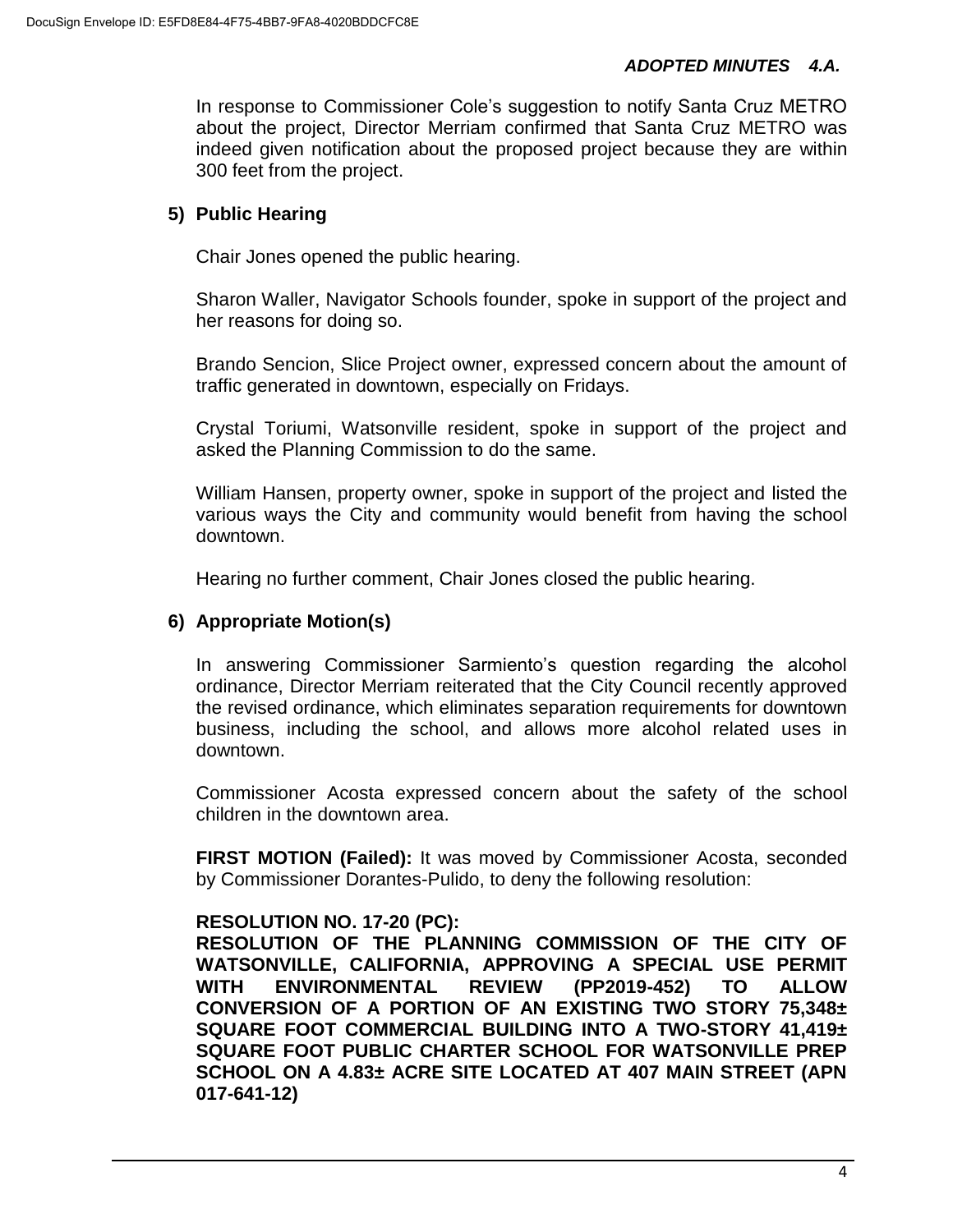# **7) Deliberation**

Director Merriam requested that if the Planning Commission is leaning towards denying the project, they allow City staff time to continue the item and make findings for denial.

In answering Commissioner Kammer's questions, City Attorney Smith went over the voting procedure.

Commissioner Cole spoke in support of staff's recommendation, as she sees that all conditions of approval are met and the findings have enough supporting evidence to move forward with the project. She urged the rest of the Commission to analyze those findings before casting a vote.

Commissioners Acosta and Dorantes-Pulido both shared their reasons for making a motion to deny staff recommendation, but would be willing to reconsider if given more time to review the findings.

Commissioner Kammer expressed opposition to denying the project, and instead, listed some of the conditions she would like staff to go over and have the applicant reconsider.

### **8) Chair Calls for a Vote on Motion(s)**

**FIRST MOTION (Failed):** The above motion failed by the following vote:

| AYES:   |                            | COMMISSIONERS: Acosta, Dorantes-Pulido, Sarmiento |
|---------|----------------------------|---------------------------------------------------|
| NOES:   |                            | COMMISSIONERS: Cole, Kammer, Veitch-Olson, Jones  |
| ABSENT: | <b>COMMISSIONERS: None</b> |                                                   |

**SECOND MOTION (Approved):** It was moved by Commissioner Cole, seconded by Chair Jones, to approve staff recommendation by the following vote:

| AYES:   |                     | COMMISSIONERS: Cole, Kammer, Veitch-Olson, Jones  |
|---------|---------------------|---------------------------------------------------|
| NOES:   |                     | COMMISSIONERS: Acosta, Dorantes-Pulido, Sarmiento |
| ABSENT: | COMMISSIONERS: None |                                                   |

**FIRST AMENDMENT TO SECOND MOTION (Failed):** It was moved by Vice-Chair Kammer, seconded by Chair Jones, to approve staff recommendation and include a condition to the Special Use Permit to remove the seventh and eighth grade levels and reduce the school count by 120 students, and incorporate an outdoor component to the physical education curriculum of twice a month.

AYES: COMMISSIONERS: Dorantes-Pulido, Kammer NOES: COMMISSIONERS: Acosta, Cole, Sarmiento, Veitch-Olson, Jones ABSENT: COMMISSIONERS: None